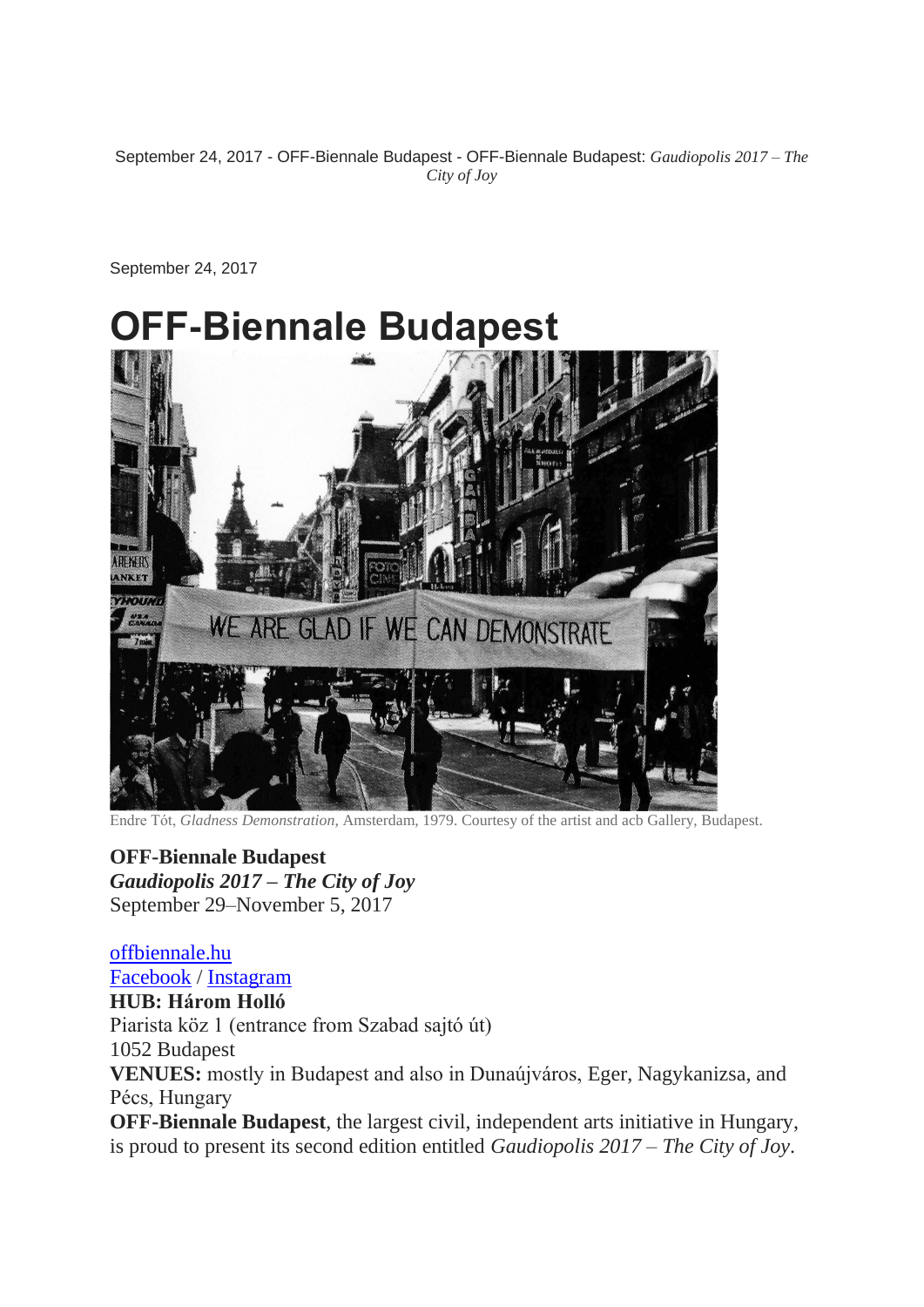OFF-Biennale does not apply for Hungarian state funding, and stays away from state-run art institutions. Unique among contemporary art biennials, it is a grassroots endeavor that is based on the self-organization and collaboration of artists, curators, other cultural and civil organizations, galleries, and students, among others. OFF-Biennale aims to strengthen the local independent art scene. It strives to take part in the social discourse on public issues and to enhance the culture of democracy by the means of art. It supports new artistic productions which otherwise would not be able to materialize in Hungary today. Settling in private apartments, vacant shops, industrial buildings, alternative theaters, and public places, it invites the public to explore the city. OFF-Biennale was not conceived by following international biennale patterns; it has been tailored—and will be re-invented each time—to best serve its local independent scene.

## *Gaudiopolis 2017 – The City of Joy*

Gaudiopolis (1945–50), meaning "City of Joy," was the name of a Children's Republic founded in the aftermath of World War II in Budapest by Lutheran pastor Gábor Sztehlo. His orphanage provided shelter and home for hundreds of children regardless of their religion, social background, or nationality, who lost their parents and/or their homes to the war. Children dwelling in the "City of Joy" formed their own government, elected their representatives, and adopted laws that applied to everybody (including teachers). This mini-republic of trust, generosity, responsibility, and care serves as inspiration to both the projects and the working method of OFF-Biennale. It prompts us to reassess the implications of personal commitment, solidarity, education, community development, and the sustainability of democracy, as well as rethink, in this context, the potential role of children, playfulness, joy—and art.

# **Participants**

Expanding the methodology of many large-scale events, OFF-Biennale's curatorial team curates only a part of the program: besides commissioning and presenting projects, it also offers the possibility to stakeholders of the local scene to apply with projects through an open call process. The resulting program, presenting about 120 artists, is thus the common curatorial achievement of about 40 individuals and groups, and the biennale works as an umbrella that amplifies the voices of individual projects.

Noor Abed, Noor Abu Arafeh, Akademia Ruchu, Ádám Albert, Can Altay, Gábor Altorjay, Architecture Uncomfortable Workshop, Artmagazin, Orsolya Bajusz, Zbyněk Baladrán, Levente Bálványos, Taysir Batniji, Péter Bencze, Barna Benedek, Kata Benedek, Anca Benera & Arnold Estefan, Márton Bertók, Johanna Billing, The Board of the School of Free Printing, Andrea Bódis, Virág Bogyó, Lőrinc Borsos, Márta Branczik, Giulia Bruno, Imre Bukta, Tamás Buvári – Kinga Turós-Máté, Marvin Gaye Chetwynd, Anetta Mona Chişa & Lucia Tkáčová, András Cséfalvay, Dávid Demeter, Tamás Don, Róza El-Hassan, Sári Ember, Jumana Emil Abboud, Ágnes Eperjesi, Miklós Erhardt, Katalin Éri, Gábor Erlich, Katalin Erdődi, Ex-Artists' Collective (Tamás Kaszás, Anikó Loránt), Gábor Fábián and Erna Gergelyi, Adrienn Fejes, Valér Fekete, Stano Filko & Alex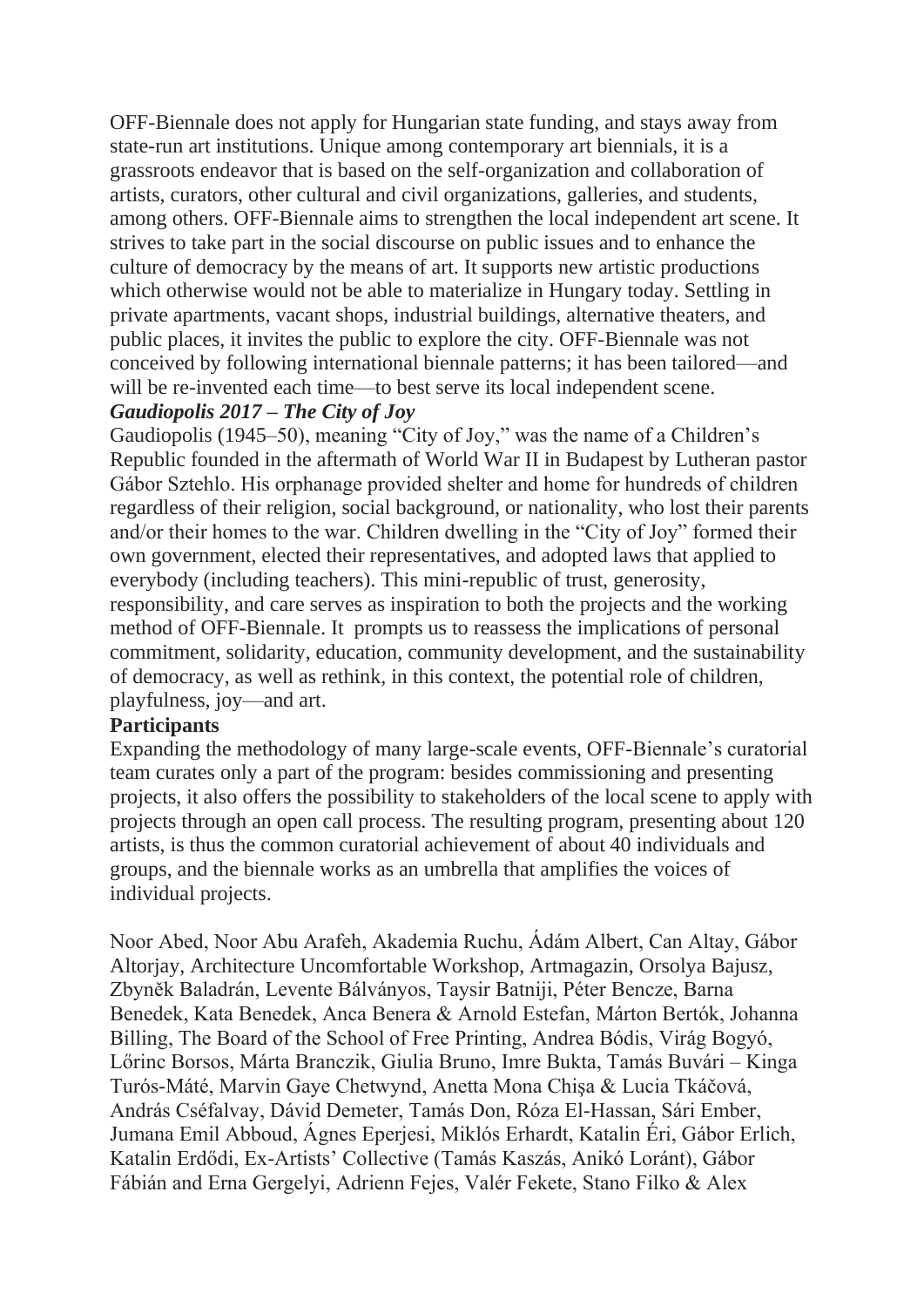Mlynárčik, finger group, Andreas Fogarasi, FreeDoc / Gabriella Csoszó, Márk Fridvalszki, Flóra Gadó, Tibor Gáyor, Kitti Gosztola & Bence Pálinkás & Fanni Hegedűs, Tomislav Gotovac, Ferenc Gróf, Ábris Gryllus – János Brückner – Márton Emil Tóth – Zsófia Tamara Vadas, Dávid Gutema, Katalin Haász, István Haász, Inas Halabi, István Halmi-Horváth, István Harasztÿ, Shuruq Harb, Nicoline van Harskamp, Mona Hatoum, Judit Hidas, Lili Hitka – Zsófia Kormos – Lia Lőrinczy – Dániel Helyes – Dénes Peták – Barnabás Zemlényi, Ane Hjort Guttu, Csilla Hódi, Andy Holden, Kristóf Kovács and the TELEP team, Danièle Huillet and Jean-Marie Straub*,* Adelita Husni-Bey, Binelde Hyrcan, Richard Ibghy & Marilou Lemmens, Sanja Iveković, Sven Johne, Nikita Kadan, David Karas, Ildikó Kele, Antal Kelle, Botond Keresztesi, Lara Khaldi and Eszter Szakács, Zsolt K. Horváth, Adám Kiss-Balbinat, Szabolcs KissPál, Ádám Kokesch, Július Koller, Csenge Kolozsvári, Eva Koťátková, Jiří Kovanda, Kata Krasznahorkai, Krisztián Kristóf, KwieKulik, László (Lafu) Ladány and Syporca Whandal, Antal Lakner, László Lakner, Little Warsaw, Gergely László (Tehnica Schweiz) – Katarina Šević, Eszter Lázár and Edina Nagy, Armin Linke, Péter Lowas, Virág Lődi, Virág Major, Mihály Maljusin, Alexander Manuiloff, Ferenc Margl, Andor Maruzsenszki, Dóra Maurer, András Mengyán, Szilárd Miklós, Dávid Mikulán, Csaba Molnár, Gyula Muskovics and Andrea Soós, Annamária Nagy, Csilla Nagy, Zsófi Nagy, Judit Nem's, Csaba Nemes, Lilla Neményi, Jüri Okas, Márton Pacsika, Daniela Patti – Levente Polyák, Neša Paripović, Ewa Partum, Manuel Pelmuş, Gergő Pintér, Joanna Piotrowska, Pneuma Szöv., Áron Porteleki, Krisztián Puskár, Khalil Rabah, Bea Piros Rostás, Vanda Sárai, Péter Sarkadi, János Saxon-Szász, Andi Schmied, Kati Simon & Zsolt Vásárhelyi, Eszter Sipos and Csaba Árpád Horváth, Slavs and Tatars, Borbála Soós, Mladen Stilinović, Lana Stojićević, Students of the course How to Make a Work of Art, Subversive Film, János Sugár and Balázs Byron Horváth-Kertész, Márton Szarvas, Lilla Szász, Katalin Székely, Viktor Szeri, Kamilla Szíj, Kornél Szilágyi, Hajnal Szolga, Beatrix Szörényi, Péter Szörényi, Erika Szurcsik, Gustave Tiger, TPSRPRT, tranzit. hu, Dominika Trapp, Olja Triaška Stefanović, Hajnalka Tulisz, Endre Tót, Balázs Máté Tóth, Zsuzsanna Tóth, Csaba Vándor, Emese Váradi, András Wolsky, Piotr Wysocki – Dominik Jałowiński

#### **Team**

Leader of OFF-Biennale: Hajnalka Somogyi Curators: Nikolett Erőss, Róna Kopeczky, Lívia Páldi (2016), Hajnalka Somogyi, Eszter Szakács, Borbála Szalai, Katalin Székely Art mediation: Nóra Böhler PR and Communication: Gabriella Rothman, Gergely Nagy Archive: Zoltán Dragon Financing and Administration: András Bognár For the detailed program and more information, please visit the OFF-Biennale's [website.](http://offbiennale.hu/)